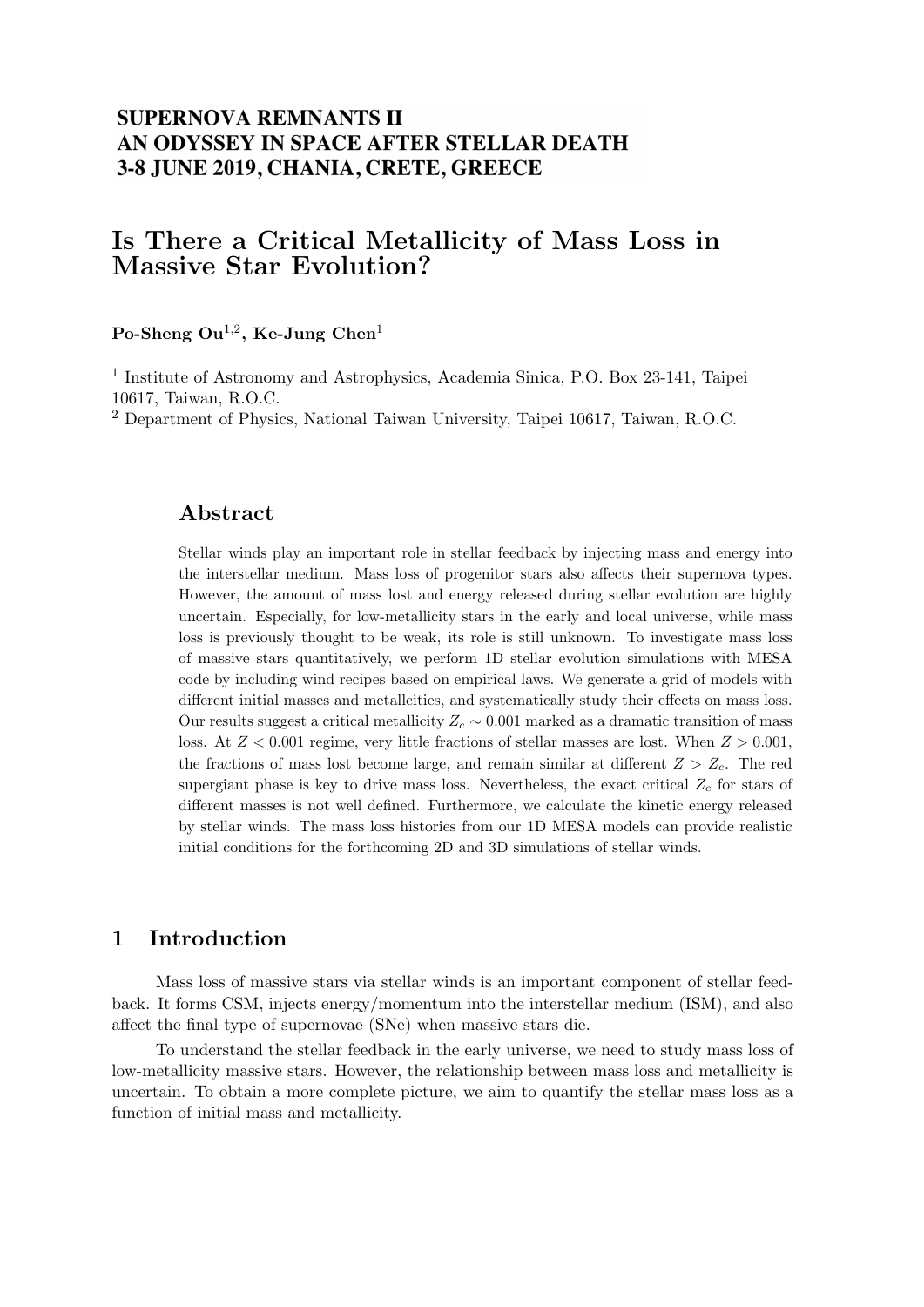#### 2 Methods

We use the Modules for Experiments in Stellar Astrophysics (MESA; [Paxton et al., 2011,](#page-2-0) [2013,](#page-2-1) [2015,](#page-2-2) [2018,](#page-2-3) [2019\)](#page-2-4) to perform 1D stellar evolution simulations with mass loss. To model mass loss, Vink's hot wind recipe [\(Vink et al., 2000,](#page-2-5) [2001\)](#page-2-6), de Jager's cool wind recipe [\(de](#page-1-0) [Jager et al., 1988\)](#page-1-0), and Nugis' Wolf-Rayet (WR) wind recipe [\(Nugis & Lamers, 2000\)](#page-1-1) are included in our MESA models. The mass loss rates are functions of the stellar properties, such as effective temperature, luminosity, and metallicity.

## 3 Total Mass Lost During the Stellar Lifetime

By integrating mass lost for each timestep during the stellar lifetime, the total mass lost is obtained. The total mass lost does not smoothly increase with metallicity. Instead, there seems to be a critical metallicity at  $Z_c \sim 10^{-3}$ . Below the critical metallicity, the amount of mass lost is very low. Above the critical metallicity, there is a significant amount of mass lost, but the amount does not largely increase with metallicity  $> Z_c$ , that is not a well-defined value for stars of different masses.

## 4 What is the Origin of the Critical Metallicity?

There seems to be a dichotomy in the behavior of mass loss. We examined the evolution of various physical parameters, and found that the stars with high mass lost are actually red supergiants (RSGs) formed after core helium burning starts, while those with nearly no mass lost never becomes RSGs.

Here is the relation between metallicity and mass loss: a low-metallicity star can never evolve to a RSG, so the cool wind scheme is never on, and thus it has very low mass lost. In contrast, a high-metallicity star are likely to form a RSG after core helium burning starts, and then it has high mass lost. Whether a star becoming a RSG largely determines the total mass lost. Nevertheless, why the low-metallicity stars can never evolve to RSGs is still a remaining question.

## Acknowledgments

Our simulations are performed with the open-source stellar evolution code MESA on the TIARA cluster operated by ASIAA. We thank You-Hua Chu, Ronald Taam, and Alexander Heger for their useful discussions. This project is supported by the Taiwanese Ministry of Science and Technology (MoST).

## References

<span id="page-1-0"></span>de Jager, C., Nieuwenhuijzen, H., & van der Hucht, K. A. 1988, A&AS, 72, 259

<span id="page-1-1"></span>Nugis, T., & Lamers, H. J. G. L. M. 2000, A&A, 360, 227